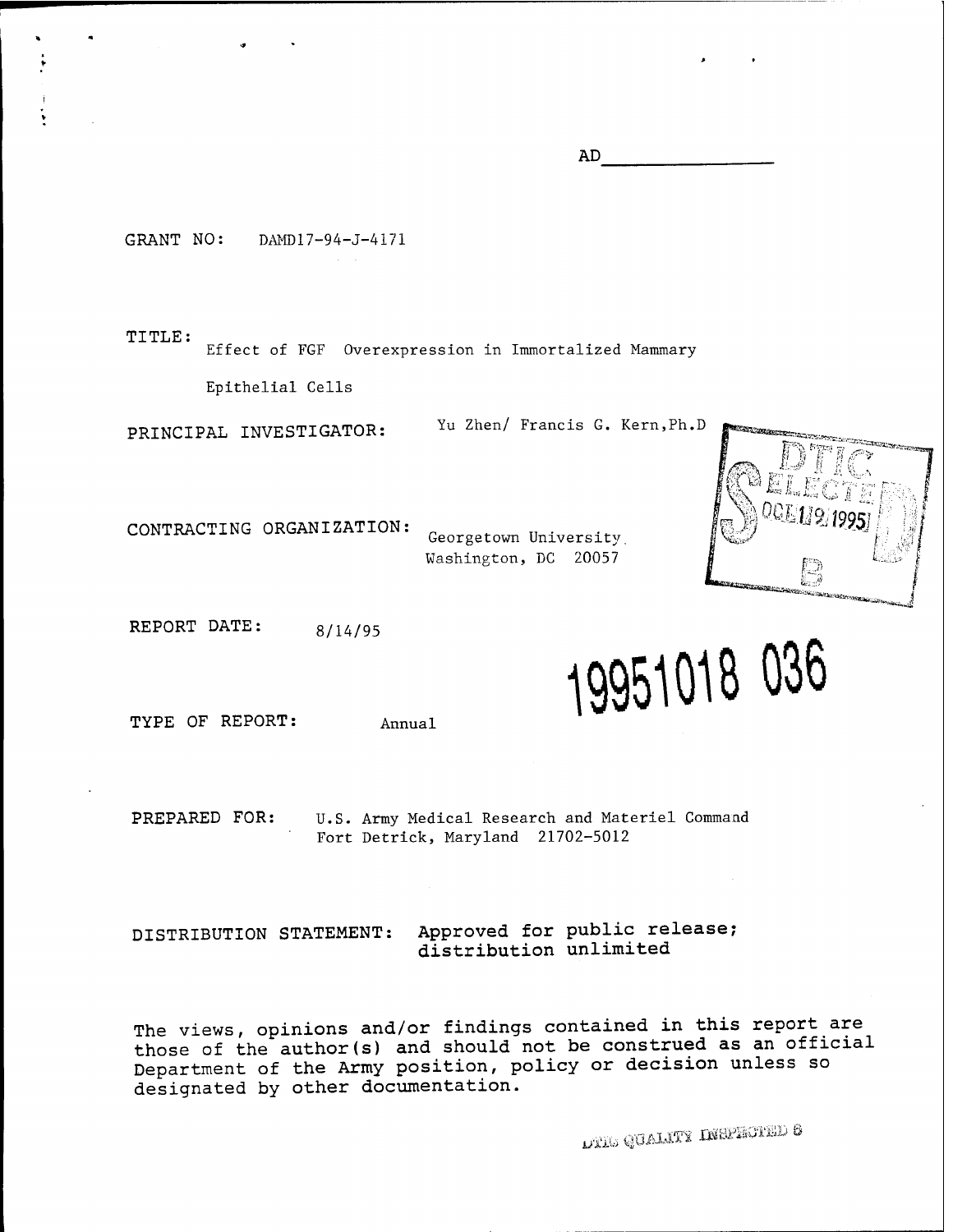|  | REPORT DOCUMENTATION PAGE                                                                                                                                                                                                                                                                                                                                                                                                                                                                                                                                                                                                                                                                                                                                                                                                                                                                                                                                                                                                                                                                                                                                                                                                                                                                                                                                                                                 |                                                                 |                                                                  | Form Approved<br>OMB No. 0704-0188                 |  |
|--|-----------------------------------------------------------------------------------------------------------------------------------------------------------------------------------------------------------------------------------------------------------------------------------------------------------------------------------------------------------------------------------------------------------------------------------------------------------------------------------------------------------------------------------------------------------------------------------------------------------------------------------------------------------------------------------------------------------------------------------------------------------------------------------------------------------------------------------------------------------------------------------------------------------------------------------------------------------------------------------------------------------------------------------------------------------------------------------------------------------------------------------------------------------------------------------------------------------------------------------------------------------------------------------------------------------------------------------------------------------------------------------------------------------|-----------------------------------------------------------------|------------------------------------------------------------------|----------------------------------------------------|--|
|  |                                                                                                                                                                                                                                                                                                                                                                                                                                                                                                                                                                                                                                                                                                                                                                                                                                                                                                                                                                                                                                                                                                                                                                                                                                                                                                                                                                                                           |                                                                 |                                                                  |                                                    |  |
|  | Public reporting burden for this collection of information is estimated to average 1 hour per response, including the time for reviewing instructions, searching existing data sources, gathering and maintaining the data nee                                                                                                                                                                                                                                                                                                                                                                                                                                                                                                                                                                                                                                                                                                                                                                                                                                                                                                                                                                                                                                                                                                                                                                            |                                                                 |                                                                  |                                                    |  |
|  | 1. AGENCY USE ONLY (Leave blank)                                                                                                                                                                                                                                                                                                                                                                                                                                                                                                                                                                                                                                                                                                                                                                                                                                                                                                                                                                                                                                                                                                                                                                                                                                                                                                                                                                          | 2. REPORT DATE<br>8/14/95                                       | 3. REPORT TYPE AND DATES COVERED<br>Annual 15 Jun 94 - 14 Jun 95 |                                                    |  |
|  | 4. TITLE AND SUBTITLE                                                                                                                                                                                                                                                                                                                                                                                                                                                                                                                                                                                                                                                                                                                                                                                                                                                                                                                                                                                                                                                                                                                                                                                                                                                                                                                                                                                     |                                                                 |                                                                  | 5. FUNDING NUMBERS                                 |  |
|  | Effect of FGF Overexpression in Immortalized Mammary<br>Epithelial Cells                                                                                                                                                                                                                                                                                                                                                                                                                                                                                                                                                                                                                                                                                                                                                                                                                                                                                                                                                                                                                                                                                                                                                                                                                                                                                                                                  |                                                                 |                                                                  | DAMD17-94-J-4171                                   |  |
|  | 6. AUTHOR(S)<br>Yu Zhen/Francis G. Kern, Ph.D                                                                                                                                                                                                                                                                                                                                                                                                                                                                                                                                                                                                                                                                                                                                                                                                                                                                                                                                                                                                                                                                                                                                                                                                                                                                                                                                                             |                                                                 |                                                                  |                                                    |  |
|  | 7. PERFORMING ORGANIZATION NAME(S) AND ADDRESS(ES)<br>Georgetown University<br>Washington, DC 20057                                                                                                                                                                                                                                                                                                                                                                                                                                                                                                                                                                                                                                                                                                                                                                                                                                                                                                                                                                                                                                                                                                                                                                                                                                                                                                       |                                                                 |                                                                  | <b>8. PERFORMING ORGANIZATION</b><br>REPORT NUMBER |  |
|  | 9. SPONSORING/MONITORING AGENCY NAME(S) AND ADDRESS(ES)                                                                                                                                                                                                                                                                                                                                                                                                                                                                                                                                                                                                                                                                                                                                                                                                                                                                                                                                                                                                                                                                                                                                                                                                                                                                                                                                                   |                                                                 |                                                                  | 10. SPONSORING/MONITORING                          |  |
|  | - Fort Detrick, Maryland 21702-5012                                                                                                                                                                                                                                                                                                                                                                                                                                                                                                                                                                                                                                                                                                                                                                                                                                                                                                                                                                                                                                                                                                                                                                                                                                                                                                                                                                       | U.S. Army Medical Research and Materiel Command                 |                                                                  | AGENCY REPORT NUMBER                               |  |
|  | <b>11. SUPPLEMENTARY NOTES</b>                                                                                                                                                                                                                                                                                                                                                                                                                                                                                                                                                                                                                                                                                                                                                                                                                                                                                                                                                                                                                                                                                                                                                                                                                                                                                                                                                                            |                                                                 |                                                                  |                                                    |  |
|  | 12a. DISTRIBUTION/AVAILABILITY STATEMENT                                                                                                                                                                                                                                                                                                                                                                                                                                                                                                                                                                                                                                                                                                                                                                                                                                                                                                                                                                                                                                                                                                                                                                                                                                                                                                                                                                  |                                                                 |                                                                  | 12b. DISTRIBUTION CODE                             |  |
|  | Approved for public release, distribution unlimited                                                                                                                                                                                                                                                                                                                                                                                                                                                                                                                                                                                                                                                                                                                                                                                                                                                                                                                                                                                                                                                                                                                                                                                                                                                                                                                                                       |                                                                 |                                                                  |                                                    |  |
|  | 13. AFSTRACT MET TEEN 3 (2 Kuman breast carcinoma cell line which is estrogen receptor positive), our lab<br>built a system in which transfection of either FGF4 or FGF1 into this cell line allows cells to form<br>progressively growing tumors in athymic nude mice without estrogen supplementation. The<br>overexpression of FGFs also forms micrometastases in different organs. The hypothesis to be tested is<br>that FGFs are also capable of increasing the malignant potential of breast epithelial cells that are not as<br>far along on a progression pathway as MCF7 cancer cells. We chose MCF10A cells, which is a<br>spontaneously immortalized mammary epithelial cell line to study this hypothesis. The background<br>screening of this cell line, at mRNA level, indicates that this cell line expresses high level of FGF2<br>(+++), also expresses FGFR1 (+), barely detectable FGFR2 (+\-), and does not express FGF1, FGF4,<br>and FGFR3. At the protein level, we demonstrated that a high amount of FGF-2 protein exists in<br>MCF10A cell lysate, but barely detectable levels are present in the conditioned media. We transfected<br>MCF-10A cells with FGF1 and FGF4. Using RNAse protection assay, we obtained transfected clones<br>that express FGF4. Using Southern blot assay, the data shows the FGF4 and FGF1 genes are<br>integrated into the MCF-10A genomic DNA. |                                                                 |                                                                  |                                                    |  |
|  |                                                                                                                                                                                                                                                                                                                                                                                                                                                                                                                                                                                                                                                                                                                                                                                                                                                                                                                                                                                                                                                                                                                                                                                                                                                                                                                                                                                                           |                                                                 |                                                                  |                                                    |  |
|  |                                                                                                                                                                                                                                                                                                                                                                                                                                                                                                                                                                                                                                                                                                                                                                                                                                                                                                                                                                                                                                                                                                                                                                                                                                                                                                                                                                                                           |                                                                 |                                                                  | <b>15. NUMBER OF PAGES</b>                         |  |
|  | 14. SUBJECT TERMS<br>Angiogenesis<br>Fibroblast Growth Factor                                                                                                                                                                                                                                                                                                                                                                                                                                                                                                                                                                                                                                                                                                                                                                                                                                                                                                                                                                                                                                                                                                                                                                                                                                                                                                                                             |                                                                 |                                                                  | $1^{\circ}$<br>11<br>16. PRICE CODE                |  |
|  | Breast Cancer<br><b>17. SECURITY CLASSIFICATION</b>                                                                                                                                                                                                                                                                                                                                                                                                                                                                                                                                                                                                                                                                                                                                                                                                                                                                                                                                                                                                                                                                                                                                                                                                                                                                                                                                                       | Metastasis Tumorigenicity<br><b>18. SECURITY CLASSIFICATION</b> | 19. SECURITY CLASSIFICATION                                      | 20. LIMITATION OF ABSTRACT                         |  |
|  | OF REPORT<br>Unlimited                                                                                                                                                                                                                                                                                                                                                                                                                                                                                                                                                                                                                                                                                                                                                                                                                                                                                                                                                                                                                                                                                                                                                                                                                                                                                                                                                                                    | OF THIS PAGE<br>Unlimited                                       | OF ABSTRACT<br>Unlimited                                         | Unclassified                                       |  |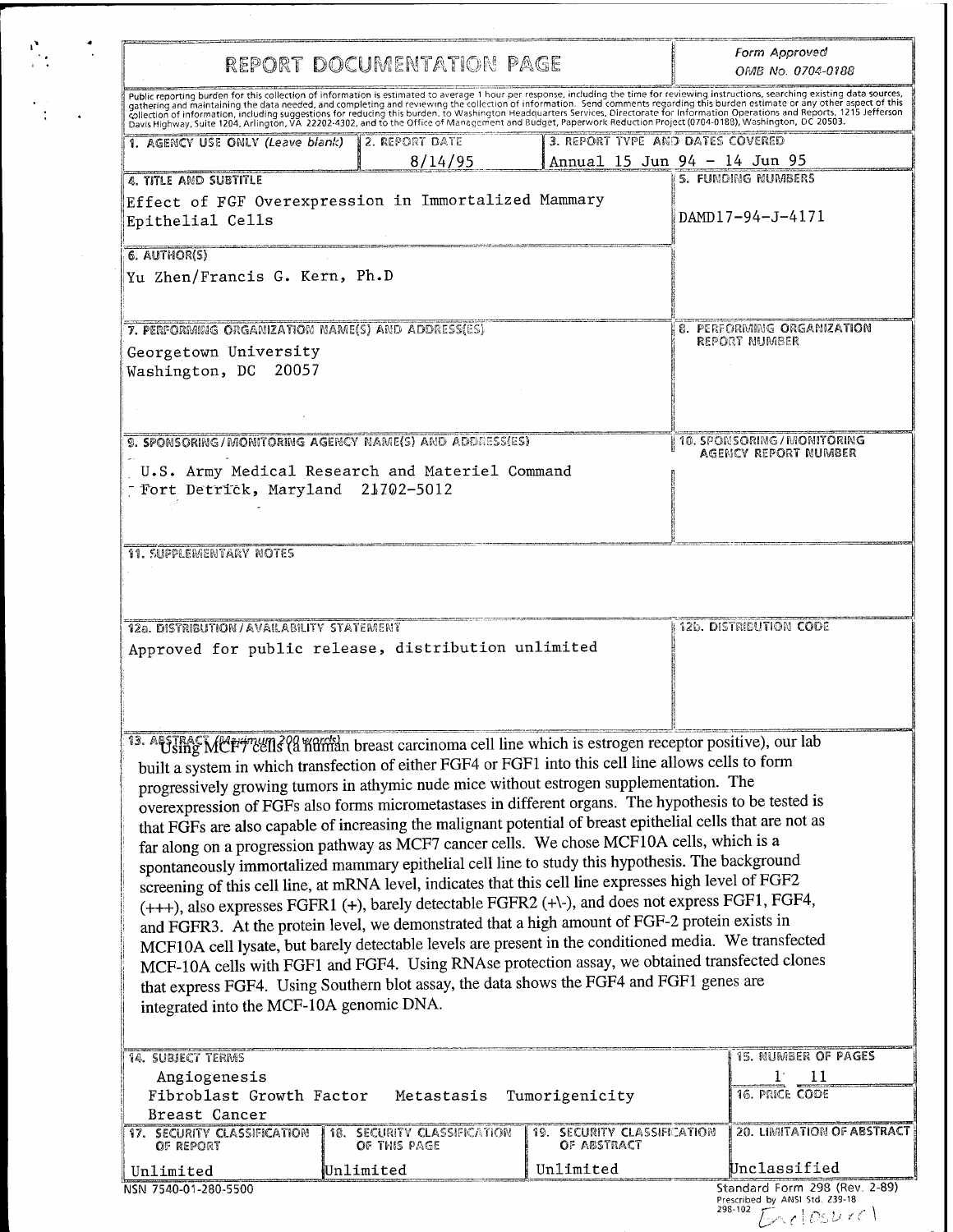#### FOREWORD

Opinions, interpretations, conclusions and recommendations are those of the author and are not necessarily endorsed by the US Army.

Where copyrighted material is quoted, permission has been obtained to use such material.

Where material from documents designated for limited distribution is quoted, permission has been obtained to use the material.

Citations of commercial organizations and trade names in this report do not constitute an official Department of Army endorsement or approval of the products or services of these organizations.

In conducting research using animals, the investigator(s) adhered to the "Guide for the Care and Use of Laboratory Animals," prepared by the Committee on Care and Use of Laboratory Animals of the Institute of Laboratory Resources, National Research Council (NIH Publication No. 86-23, Revised 1985).

For the protection of human subjects, the investigator(s) adhered to policies of applicable Federal Law 45 CFR 46.

In conducting research utilizing recombinant DNA technology, the investigator(s) adhered to current guidelines promulgated by the National Institutes of Health.

 $X$  In the conduct of research utilizing recombinant DNA, the Investigator(s) adhered to the NIH Guidelines for Research Involving Recombinant DNA Molecules.

 $X$  In the conduct of research involving hazardous organisms, the investigator(s) adhered to the CDC-NIH Guide for Biosafety in Microbiological and Biomedical Laboratories.

| Assessión For      |     |
|--------------------|-----|
| EFIS CHAMI         | ΓJ  |
| DTIC TAB           | П   |
| Unamoureed         | П   |
| Justification.     |     |
|                    |     |
| Bv.                |     |
| Distribution       |     |
| Availability Godes |     |
| kvail and/or       |     |
| Special<br>政会部隊    |     |
|                    |     |
|                    | 不达克 |
|                    |     |
|                    |     |

 $\frac{f}{\frac{1}{2}}$ Date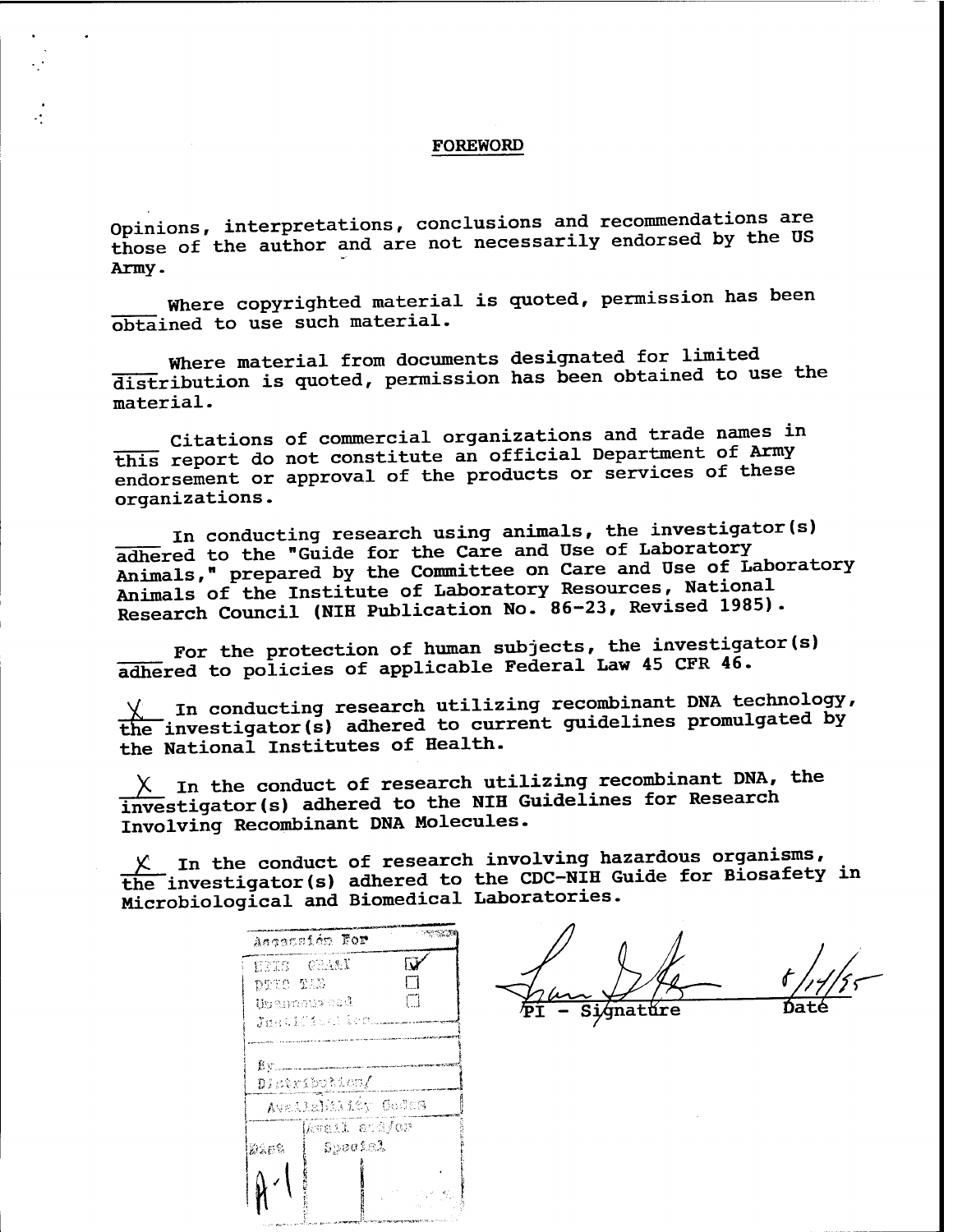Zhen, Y./ Kern, F.G.

# TABLE OF CONTENTS

J.

 $\boldsymbol{0}$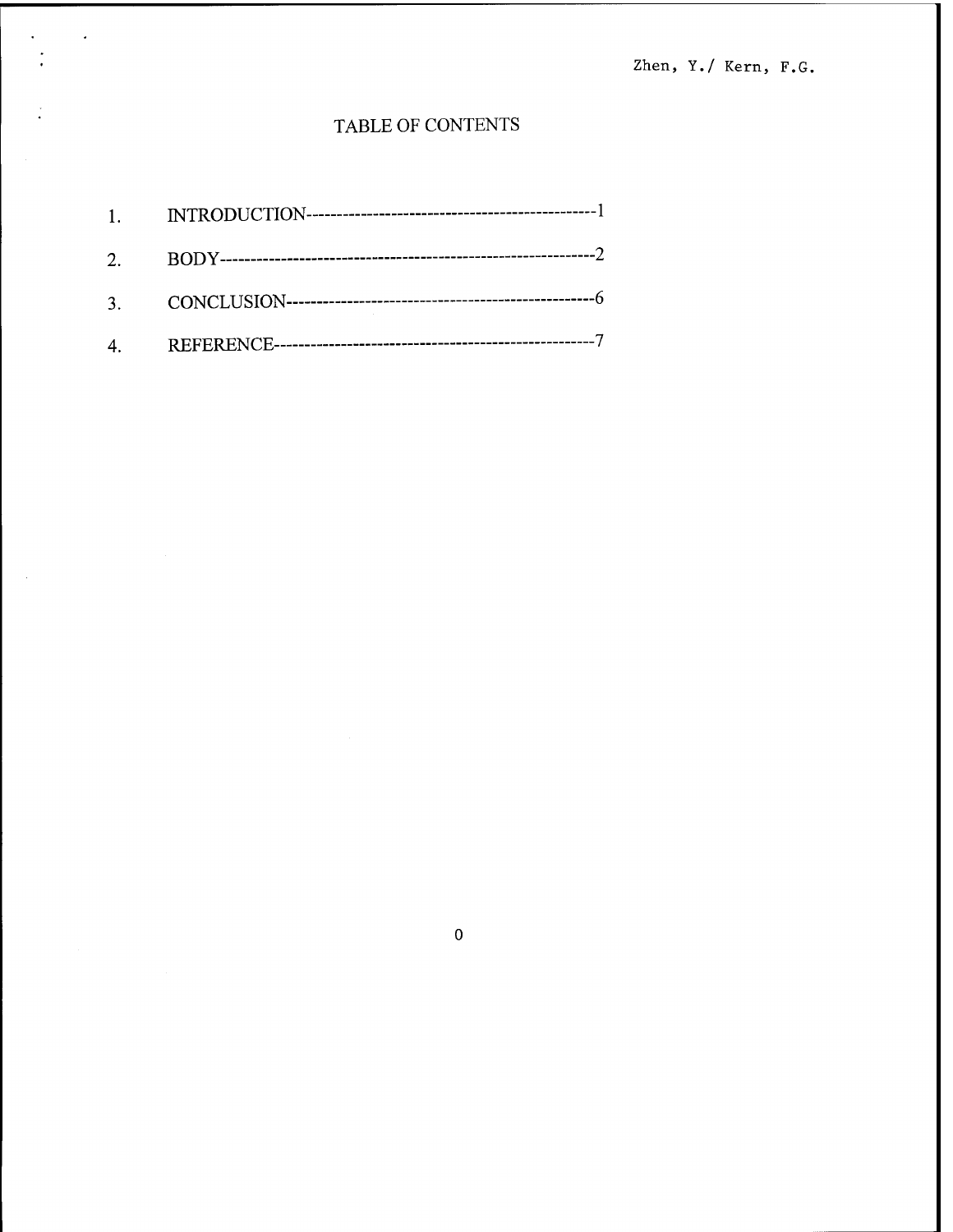## **INTRODUCTION**

The members of the fibroblast growth factor family of ligands and receptors have been implicated by a number of studies to be involved in the processes underlying the development of breast hyperplasia, neoplasia, and metastasis. We have observed expression of FGF receptors and FGF-1 and FGF-2 in a majority of tumors and overexpression of FGF receptors in a number ot breast cancer cell lines. Thus, the possibility exists for a dynamic interaction between tumor and stromal elements involving autocrine and/or paracrine effects due to the production of these proteins. The interruption of this dynamism may lead to reduced tumor growth or spread by interfering with angiogenesis or tumor cell division.

We have taken the approach of using cDNA expression vectors to overexpress growth factors or growth factor receptors in MCF-7 cells to assess the effects of this constitutive overexpression on estrogen-dependent growth *in vivo* or *in vitro.* In this way, if a progression is observed, it can be assigned to a particular gene or combination of genes. Such a finding would therefore provide a focal point around which one can search for the existence of similar or identical growth factors or receptors in subtypes of human breast tumors. The success ofthe approach would also provide an experimental model system for the testing of more specific therapies aimed ultimately at interrupting the autocrine or paracrine effects of the identified signal transduction pathway in that subtype or subtypes. This approach also provides cell lines that are likely to be one step further along a progression pathway. These cells can then be used as a new starting point to identify what additional changes might result in a further progression that might not be observed if these manipulations were performed on a less progressed cell line. This was just the case when MCF-7 cells were transfected with expression vectors for either FGF-4 or FGF-1. The results of these studies indicate that overexpression of either gene alone would confer an estrogen-independent phenotype *in vivo* that included resistance to the antiestrogen tamoxifen. Both types of transfectants also showed a dramatically increased ability to form micrometastases.

Given these apparently unique effects of FGF overexpression in this model system, we consider it reasonable to focus on elucidating the mechanisms responsible for its effects and when in a progression pathway it effects are capable of being exerted, MCF-10A cells are a unique system for studying the mechanisms of mammary epithelial cell transfection by cellular proto-oncogenes and growth factor genes. These cells are a near-diploid cell line derived from a population of normal human luminal mammary epithelial cells. They are a spontaneously immortalized cell line. MCF-10A cells have the characteristics of a normal breast epithelium by the following criteria: (a) lack oftumorigenicity in nude mice; (b) three-dimensional growth in collagen; (c) growth in culture that is controlled by growth factors; (d) lack of anchorage-independent growth; and (e) dome formation in confluent cultures. They therefore represent a useful system to test the hypothesis that FGFs are also capable of increasing the malignant potential of breast epithelial cells that are not as far along on a progression pathway as MCF-7 cancer cells.

We propose to transfect the MCF-10A cell line with *lac Z* and FGF-1 or FGF-4 expression vectors to determine if cells at an earlier stage in the breast cancer progression pathway can acquire a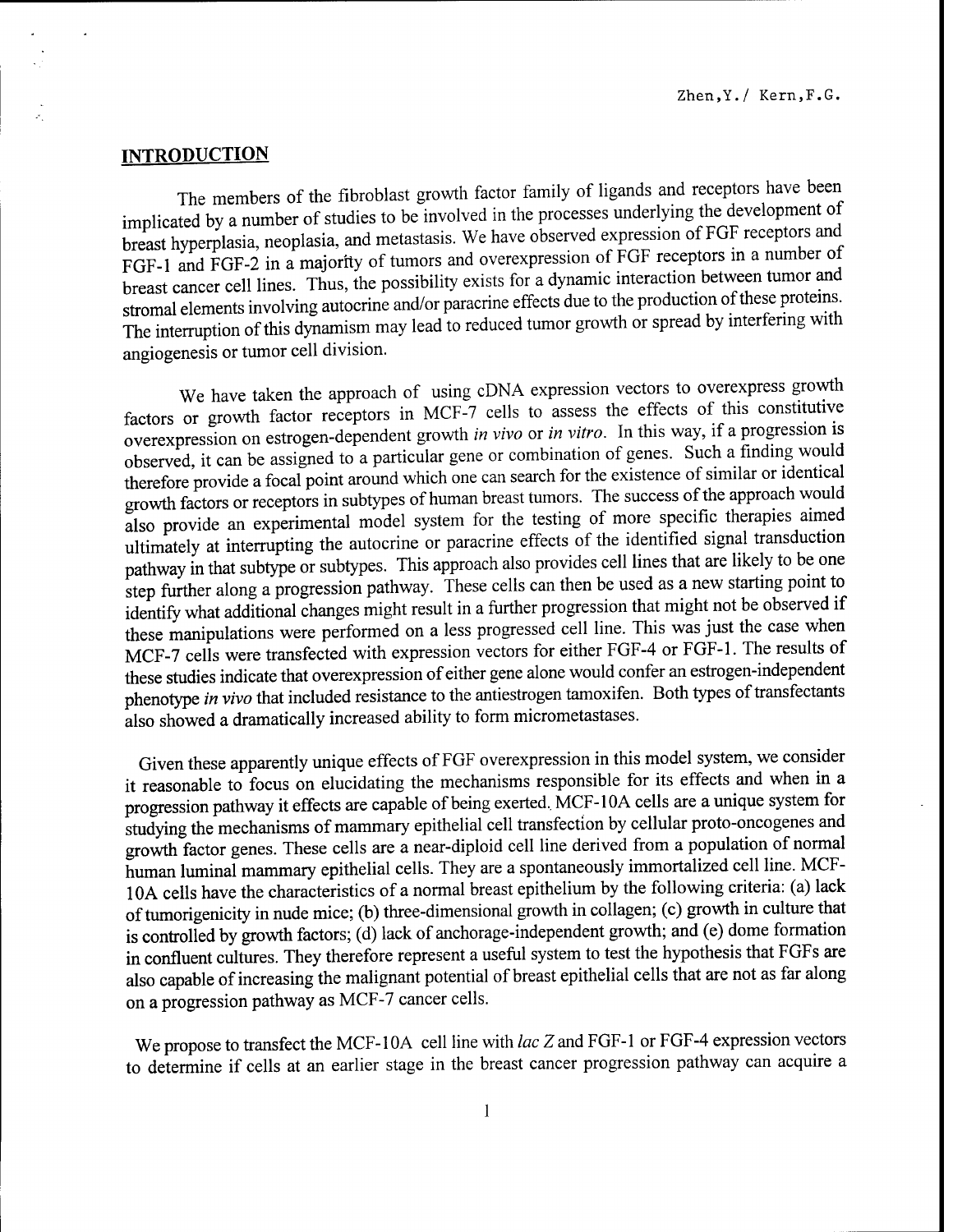tumorigenic and metastatic phenotype as a result of FGF overexpression. This report covers work done in the first year of the project.

## **BODY**

*l.FGF and FGF receptor expression in MCF-10A cells.* Using RNAse protection assays, we checked the possibility that MCF-10A cells already express FGF-1 or FGF-4. We found that this cell line does not express detectable levels of any of these RNAs. However, with the RNAse protection assays we did observe low but detectable levels of RNA for FGFR-1 and FGFR-2 (Fig.l). A separate RT-PCR analysis indicated that it is the FGFR-2 exon IIIB isoform that is exclusively expressed.Therefore, they should be capable of responding to FGFs if an appropriate *in vitro* or *in vivo* systems allowing detection of such a response can be established. However, with RNAse protection assays, we did not detect mRNA for either FGFR-3 or FGFR-4 (Fig.2).

FGF-2 is *a Mr* 16,000-18,000 polypeptide mitogen that has been purified from a wide variety of tissues. Although originally reported to stimulate the proliferation of cells only of mesodermal or neuroectodermal origin, FGF-2 has since been shown to be mitogenic for ectodermally derived cells such as human epidermal keratinocytes and melanocytes (1). FGF-2 does not possess a signal





Figure 1. RNAse protection assay demonstrating expression of FGFR-1 in MCF-10A cells

Figure 2. RNAse protection assay demonstrating expression of FGF-2 in MCF-10A cells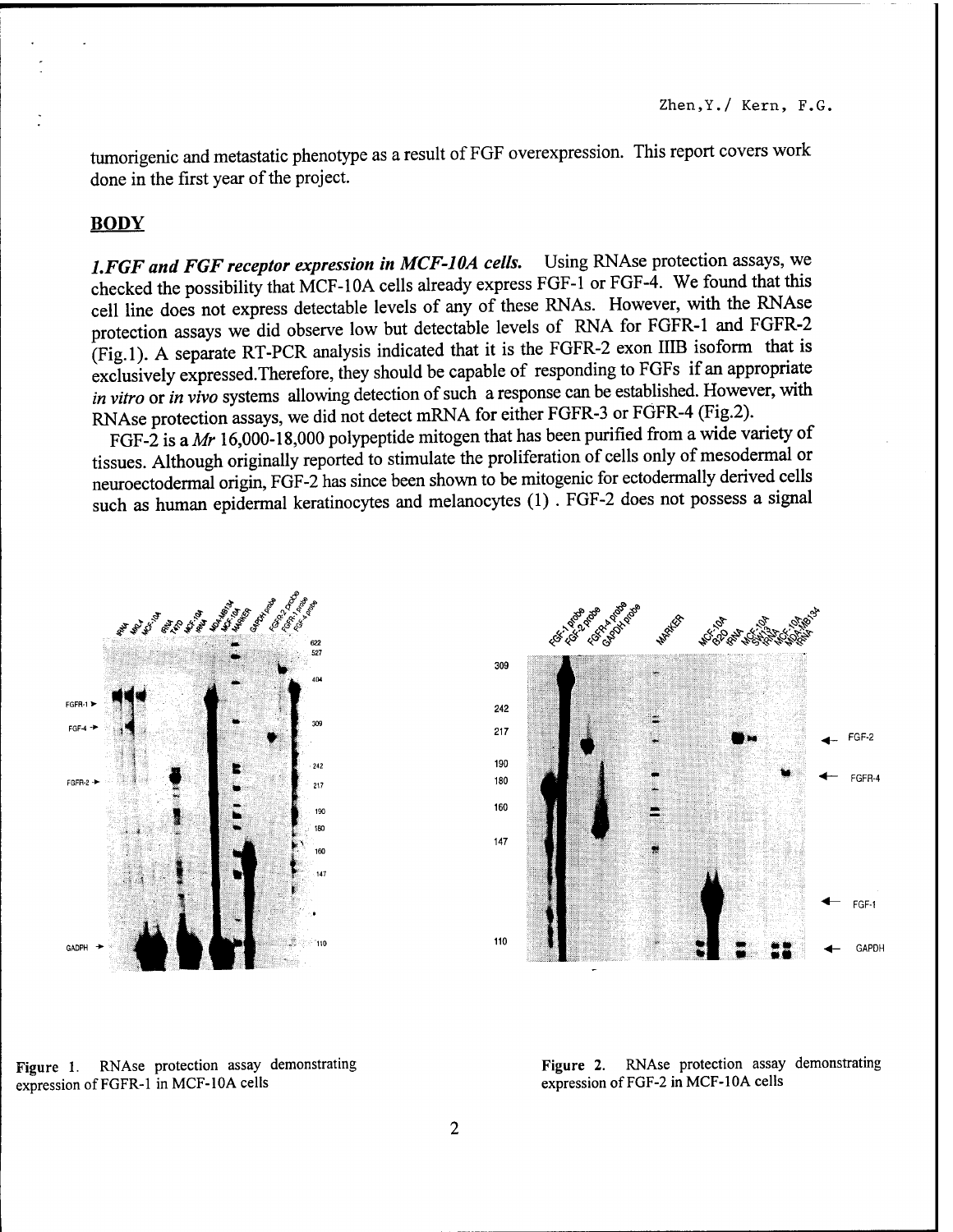peptide and was mainly detected in cell extracts and extracellular matrix preparations (2,8. As part of the survey of FGF expression in MCF-10A cells, we did a RNAse protection assay for FGF-2 in this cell line. We observed high levels of mRNA for FGF-2 in this cell line, comparable to the levels seen in SW13 cells that were used as the positive control in the experiment (Fig2).Using a Western blotting assay, we found that FGF-2 can be detected using as little as 30 ug ofMCF-10A cell lysate when a rabbit anti



**Figure 3.** Western blot showing FGF-2 protein in the MCF-10A cell lysate

FGF-2 antibody is used (Fig3). Using an ELISA for FGF-2, we found FGF-2 present in the serumfree conditioned medium from MCF-10A cells at the approximate limit of detection for the assay (120 pg/ml/0.73million cells). Since this value falls below the  $K_d$  of the high affinity FGF receptors, this amount is less than that needed to observe activation of FGF receptors.

Although SW13 cells are derived from an adrenal cortical carcinoma, they are like MCF-10A cells in that they do not exhibit many of the characteristics associated with transformed cells. They are nontumorigenic in nude mice and they fail to form colones in soft agar without the addition of exogenous FGFs. However, transfection of SW13 cells with FGF-4 confers these cells with the ability to grow in soft agar and to form tumors in nude mice (3). This result shows the requirement for extracellular localization of the overexpressed FGF for full transforming activity. This result provides an additional rationale to overexpress extracellulaly localized FGF-4 and FGF-1 ß (amino acids 1-154 of FGF-1 fused at the amino terminus to the secretory signal sequence of FGF-4) in MCF-10A cells.

*2. Anchorage dependent growth assay:* The growth of MCF-10A cells is dependent upon the addition of hydrocortisone, insulin, cholera toxin, and EGF to the growth media. Using different treatments, we confirmed that MCF-10A cells depend upon the presence ofEGF for *in vitro* growth. In the absence of EGF, the addition of FGF-1, FGF-2, and FGF-4 can increase cell growth but not to the same levels seen with EGF addition. These results suggest that {a) after FGFs are transfected into MCF-10A cells, MCF-10A cells may have reduced EGF dependence and (b) an EGF-free media might be used as selective media for the selection of cells sucessfully transfected with FGF cDNAs.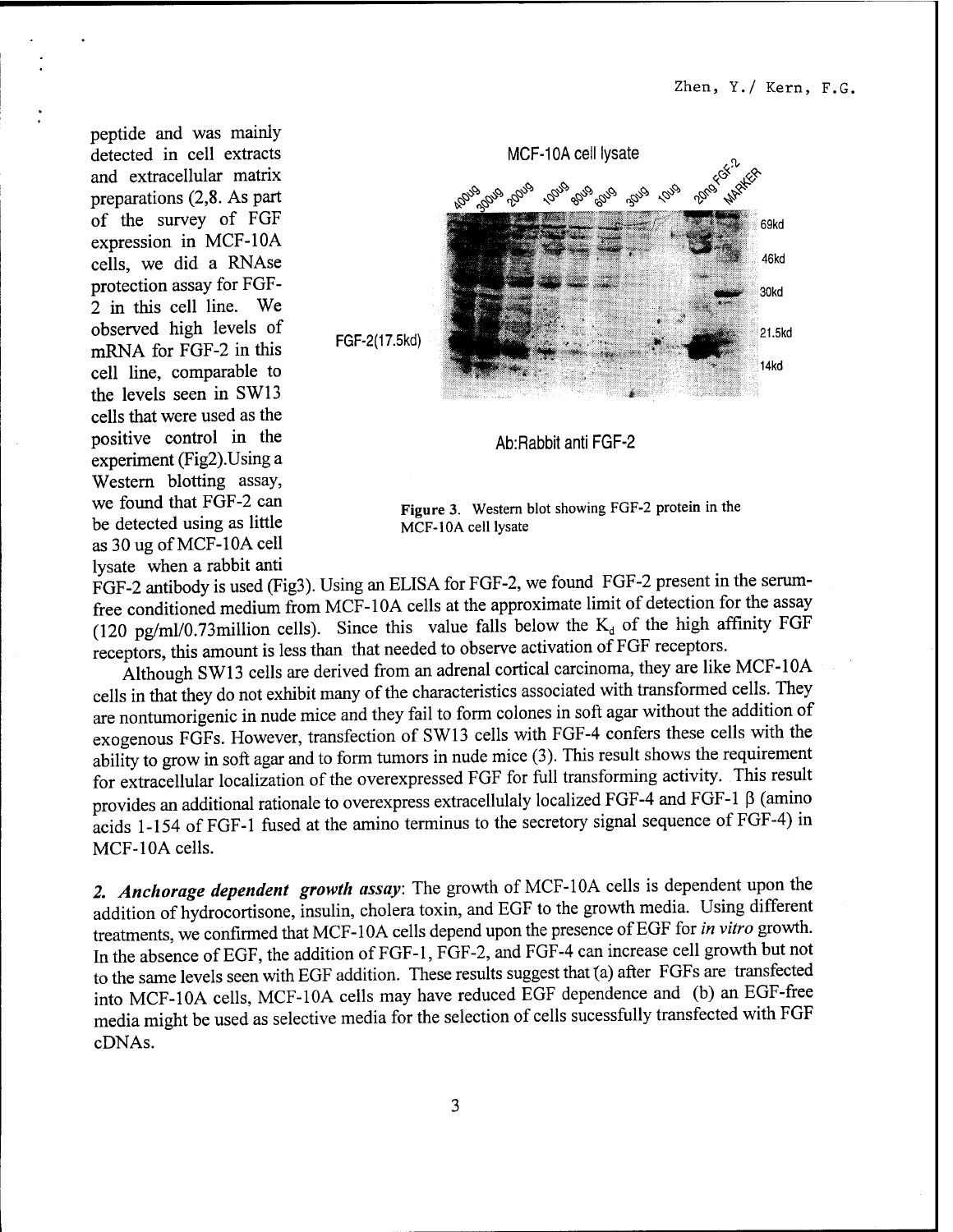

Figure 4. Anchorage-dependent growth assay of MCF-10A cells. Control is the complete media for MCF-10A cells. Either FGF1, FGF2 or FGF4 is 30ng/ml. Heparin in the media is 50ug/ml.



**Figure 5.** RNAse protection assay shows that transfected MCF-10A clones express Hyg R mRNA. ß 20 are MCF-7 cells transfected with LacZ and FGF-1 ß.

*3. Transfection and isolation ofcell lines overexpressing biologically active FGF.* MCF10A cells were obtained from the American Type Tissue Collection and cultured as described in (4). We are using the modification of the calcium phosphate technique described by Chen and Okayama for these studies (5). We cotransfected the pCHCßgal *lacZ* vector that also confers hygromycin resistance (6) with one of four other vectors that all confer resistance to G418. We used 1) the pCNCEBKSl FGF-4 vector used with MCF-7 breast cancer cells and SW13 adrenalcortical carcinoma cells (7), 2) the pCHChstFGFlß vector that directs the expression of amino acids 1-154 of FGF-1 fused at the amino terminus to the secretory signal sequence of FGF-4, 3) the  $pCNCFGF1\alpha$  plasmid directing the expression of amino acids 21-154 of FGF-1 or 4) the pCNCEB8 expression vector that does not contain any cDNA insert. In these vectors, expression of the respective cDNA as well as the transcription unit conferring drug resistance are both driven by a cytomegalovirus (CMV) immediate early gene promoter.

After transfection, G418 and hygromycin-resistant colonies were expanded and individual clones and polyclonal pools of clones were examined by RNAse protection assay for expression of the appropriate mRNA. We also used Southern blotting assay to examine whether the transfected genes are integrated into the MCF-10A genomic DNA. With the RNAse protection assay; we found that after transfection of MCF-10A cells with the pCHC  $\beta$  gal plasmid, the expression of the Hyg  $^R$  gene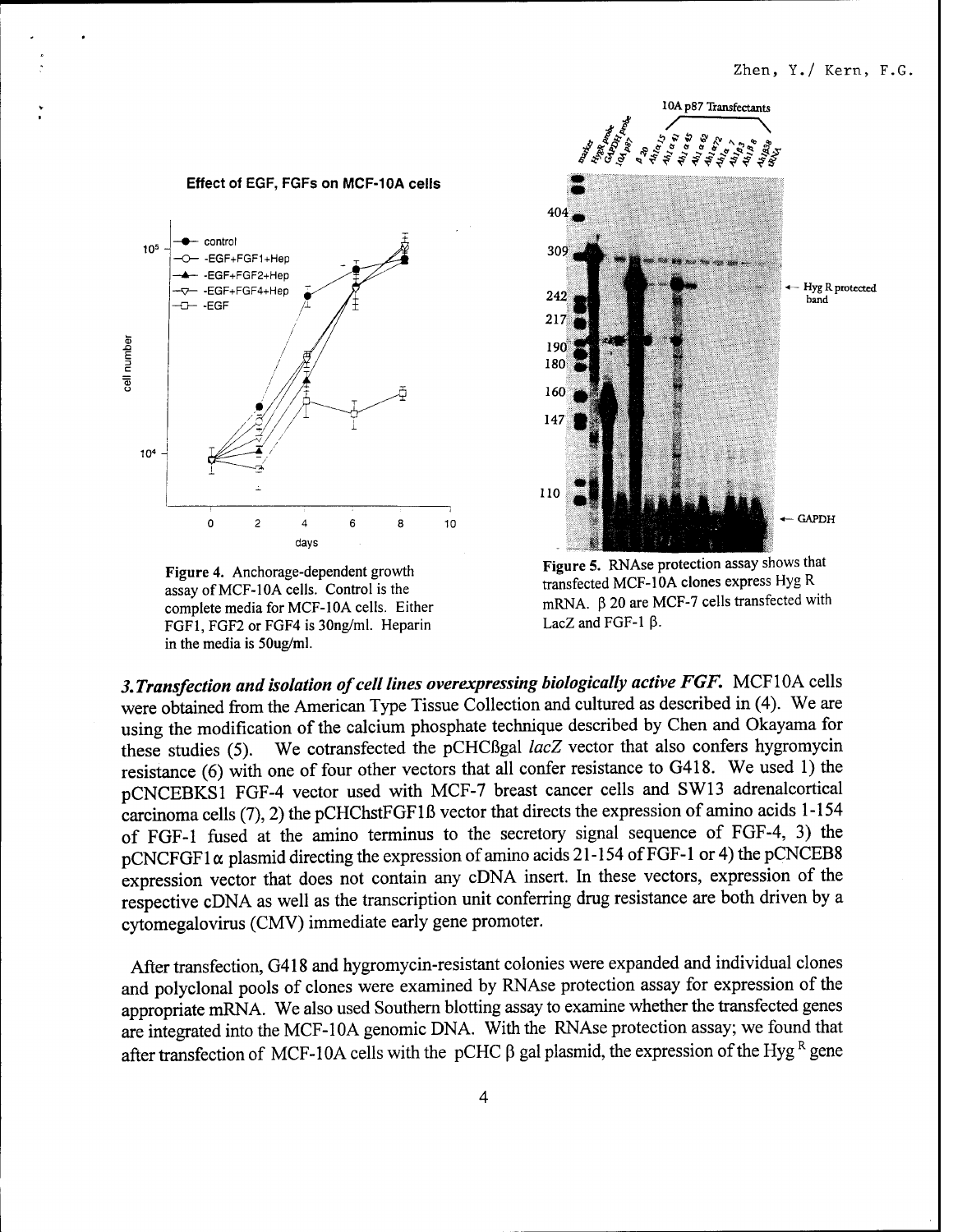

**Figure 6.** RNAse protection assay shows that transfected MCF-10A clones express FGF-4 mRNA. MKL-4 are MCF-7 cells transfected with LacZ and FGF-4.

**Figure** 7. Southern blot assay shows that FGF-4 gene is integrated into MCF-10A genomic DNA. Lane 1-3: standard amounts ofEcoR I digested DNA use to show migration of the digested FGF4. Lane 4-6: MCF-7 cells alone or transfected with FGF-4 or FGF-1. Lane 6-13: MCF-10A cells alone or transfected with vector control or FGF-4 gene.

is detectable (six clones examined, all positive), but comparing to the MCF7 transfected cells, the expression level is much less. With pCNCEBKSl (FGF4) transfectants using a FGF-4 riboprobe, we obtained three positive signals from nine clones with varying FGF-4 mRNA expression levels. However, the highest mRNA expression level of FGF-4 in the MCF-10A transfected clones is much lower than the mRNA expression level of FGF-4 in MCF-7 transfected cells. This is despite the fact that a Southern blotting assay indicates that this clone has more copies of transfected FGF-4 DNA integrated than the MCF-7 transfected cells. Therefore, the mRNA expression level of these transfected genes in MCF-10A cells is relatively low when expressed off a CMV promoter.

In an attempt to increase the expression level of these transfected genes in MCF-10A cells by finding a better promoter than CMV, we checked the transfection efficiency of MCF-10A cells with six different promoters driving a gene for G418 resistance. They are the polyoma early promoter (Py), the RSV LTR promoter (RSV), the CMV IE promoter (CMV), the adenovirus major late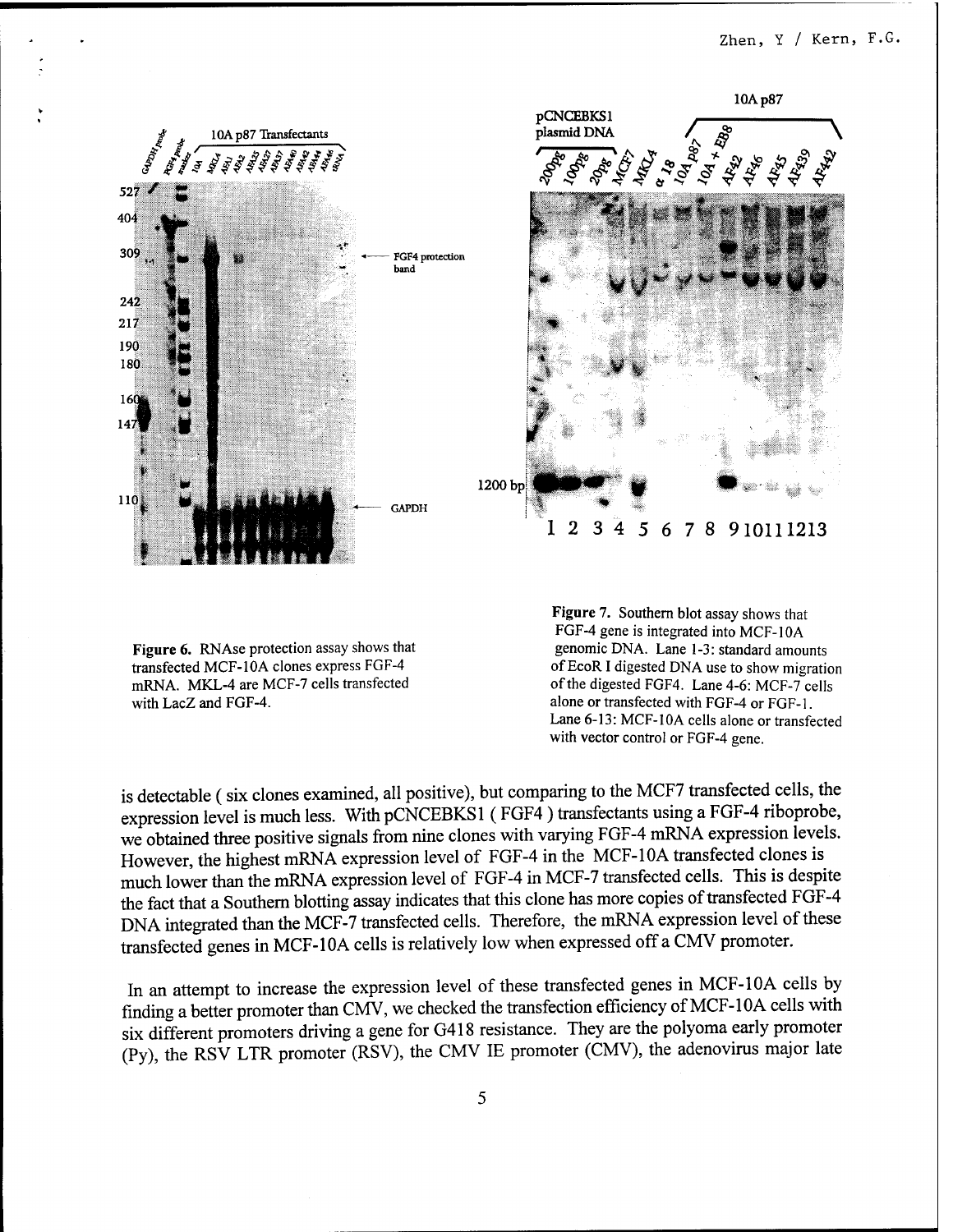promoter (Ad2) and the human metallothionine IIA promoter (hMT). The data show that the transfection efficiency of MCF-10A cells with either CMV or hMT is high. However, hMT is slightly higher and the colony size was typically larger. Similar results were obtained when MCF10A cells were transiently transfected with similar constructs where a chloramphenicol acetyl transferase gene was linked to either of these two promoters. We subcloned FGF-1  $\alpha$ , FGF-1  $\beta$  and FGF-4 into the 3HPL vector (containing hMT promoter). We have obtained the correponding phMTFGF-1  $\alpha$ , phMTFGF-1  $\beta$  and phMT FGF-4 plasmid constructs. We also cotransfected phMTFGF-1  $\alpha$ , phMTFGF-1  $\beta$  with pCHC  $\beta$  gal *lacZ* vector with MCF-10A cells and selected for hygromycin resistant colony formation. . With pCHC  $\beta$  gal + phMTFGF-1  $\alpha$  and phMTFGF-1  $\beta$ transfectants, using Hyg  $R$  riboprobe in an RNase protection assay, we obtained four positive clones which also had varying Hyg<sup> $\hat{k}$ </sup> mRNA expression level. Southern blotting assay data show that FGF-4, FGF-1  $\alpha$ , FGF-1  $\beta$  cDNAs are integrated into the MCF-10A genomic DNA. However, when we examined the transfectants with a northern blotting assay, we were not being able to find detectable FGF-1  $\alpha$  or FGF-1  $\beta$  expression.

Thus, we have obtained MCF-10A cells transfected with FGF cDNAs. However, the gene expression level is not satisfactory. In an attempt to solve this problem, we will use different expression systems to increase the gene expression level in MCF-10A cells. We already obtained three expression vectors (a) pHBAPrlneo (human beta actin promoter) and (b) pCI-neo ( CMV promoter) that have already been used by another group with MCF-10A cells, and (c) pSG-5 (SV40 promoter). The rationale for using these two vectors is that in these vectors a chimeric intron is situated downstream of the human beta actin or CMV promoter region. The intron is located 5' to the cDNA insert in order to prevent utilization of possible cryptic 5'-donor splice sites within the cDNA sequence. Transfection studies have demonstrated that the presence of an intron flanking the cDNA insert can increase the level of gene expression in mammalian cells. Another vector pMEXneo (moloney sarcoma virus-LTR promoter) will also be tested.

#### **CONCLUSION**

1. The background screening ofMCF-10A cells indicates that this cell line expresses high level of FGF2 (+++), FGFR1 (+), barely detectable FGFR2 (+/-), and does not express FGF1, FGF4 and FGFR3. At the protein level, the data indicates that a high amount of FGF2 protein exists in MCF-10A cell lysate, but barely detectable levels are present in the conditioned media.

2. The growth curve assay indicates that MCF-10A cells depend upon the presence of EGF for *in vitro* growth. In the absence of EGF, the addition of FGF1, FGF2 and FGF4 can increase cell growth but not to the levels seen with EGF addition.

3. With MCF-10A cells, we can obtain expression of the gene of interest, such as FGF4. However it has yet to be determined if this level of expression is sufficient for transformation and transfection with other expression vectors may be required to obtain such a level.